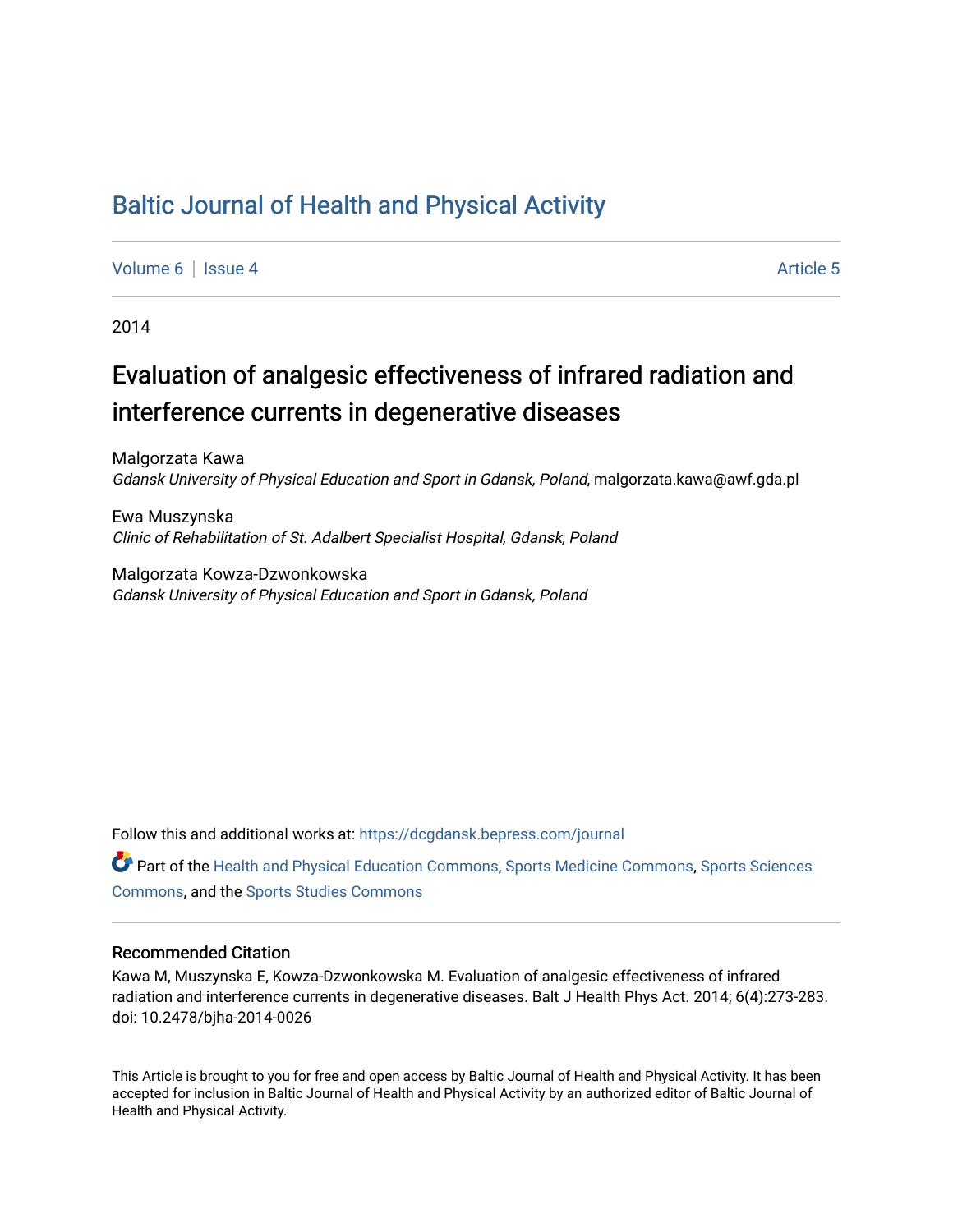

DOI: 10.2478/bjha-2014-0026

|                                                                                                                                   | <b>Evaluation of analgesic effectiveness of infrared</b><br>radiation and interference currents<br>in degenerative diseases                                                                                                                                                                                                                                                                                                                                                                               |
|-----------------------------------------------------------------------------------------------------------------------------------|-----------------------------------------------------------------------------------------------------------------------------------------------------------------------------------------------------------------------------------------------------------------------------------------------------------------------------------------------------------------------------------------------------------------------------------------------------------------------------------------------------------|
| <b>Authors' Contribution:</b><br>A - Study Design<br>B - Data Collection<br>C - Statistical Analysis                              | Malgorzata Kawa <sup>1 ABCDEFG</sup> , Ewa Muszynska <sup>2 ABCDEFG</sup> ,<br>Malgorzata Kowza-Dzwonkowska 1 AEFG                                                                                                                                                                                                                                                                                                                                                                                        |
| D - Data Interpretation<br>E - Manuscript Preparation<br>F - Literature Search<br>G - Funds Collection                            | <sup>1</sup> Gdansk University of Physical Education and Sport in Gdansk, Poland<br><sup>2</sup> Clinic of Rehabilitation of St. Adalbert Specialist Hospital, Gdansk, Poland                                                                                                                                                                                                                                                                                                                             |
|                                                                                                                                   | Key words: degenerative diseases, physical therapy, pain, gerontology                                                                                                                                                                                                                                                                                                                                                                                                                                     |
|                                                                                                                                   | <b>Abstract</b>                                                                                                                                                                                                                                                                                                                                                                                                                                                                                           |
| Background:                                                                                                                       | The aim of this research is to evaluate analgesic effectiveness of infrared radiation<br>and interference currents in degenerative diseases of joints. On the grounds of cur-<br>rent practical and theoretical experience, the following hypothesis was formed: Appli-<br>cation of interference currents and infrared radiation constitutes effective analgesic<br>therapy in degenerative diseases, and in the case of the applied treatment, its effec-<br>tiveness is long-term.                     |
| <b>Material/Methods:</b>                                                                                                          | Tests were conducted on a group consisting of 32 women and men in the age range<br>of 65-87 years of age suffering from a degenerative disease of the knee joint. The<br>patients were applied a series of 10 treatments with application of the Sollux lamp for<br>15 minutes and interference currents of 50-100 HZ frequency for 5 minutes and 90-<br>100 Hz for 10 minutes during treatment. Evaluation of the efficiency of therapy was<br>checked by means of the VAS scale and the Laitinen scale. |
| <b>Results:</b>                                                                                                                   | The results indicate an efficient analgesic effect according to the VAS scale immedi-<br>ately after treatment $p = 0.002$ and a month after treatment $p = 0.000$ as well as ac-<br>cording to the Laitinen scale immediately after treatment $p = 0.004$ and a month after<br>treatment $p = 0.004$ .                                                                                                                                                                                                   |
| <b>Conclusions:</b>                                                                                                               | Application of infrared radiation and interference currents indicates an analgesic ef-<br>fect. These treatments may be alternative or supportive to pharmacological treatment<br>in the case of degenerative changes in people who are over 65 years of age. Results<br>of the research suggest continuation of further research on the effectiveness of the<br>above-mentioned therapy and the length of preserving analgesic results in people<br>with degenerative diseases of joints.                |
| Word count: $3,105$                                                                                                               |                                                                                                                                                                                                                                                                                                                                                                                                                                                                                                           |
| Tables: 6<br>Figures: 6                                                                                                           | Received: October 2014<br>Accepted: November 2014                                                                                                                                                                                                                                                                                                                                                                                                                                                         |
| References: 34                                                                                                                    | Published: December 2014                                                                                                                                                                                                                                                                                                                                                                                                                                                                                  |
| <b>Corresponding author:</b><br>Dr. Malgorzata Kawa<br>1 Kazimierza Gorskiego St., 80-336 Gdansk, Poland<br>Phone: +48 58 5547199 | Gdansk University of Physical Education and Sport in Gdansk, Chair of Physiotherapy                                                                                                                                                                                                                                                                                                                                                                                                                       |

E-mail: kawusia@awf.gda.pl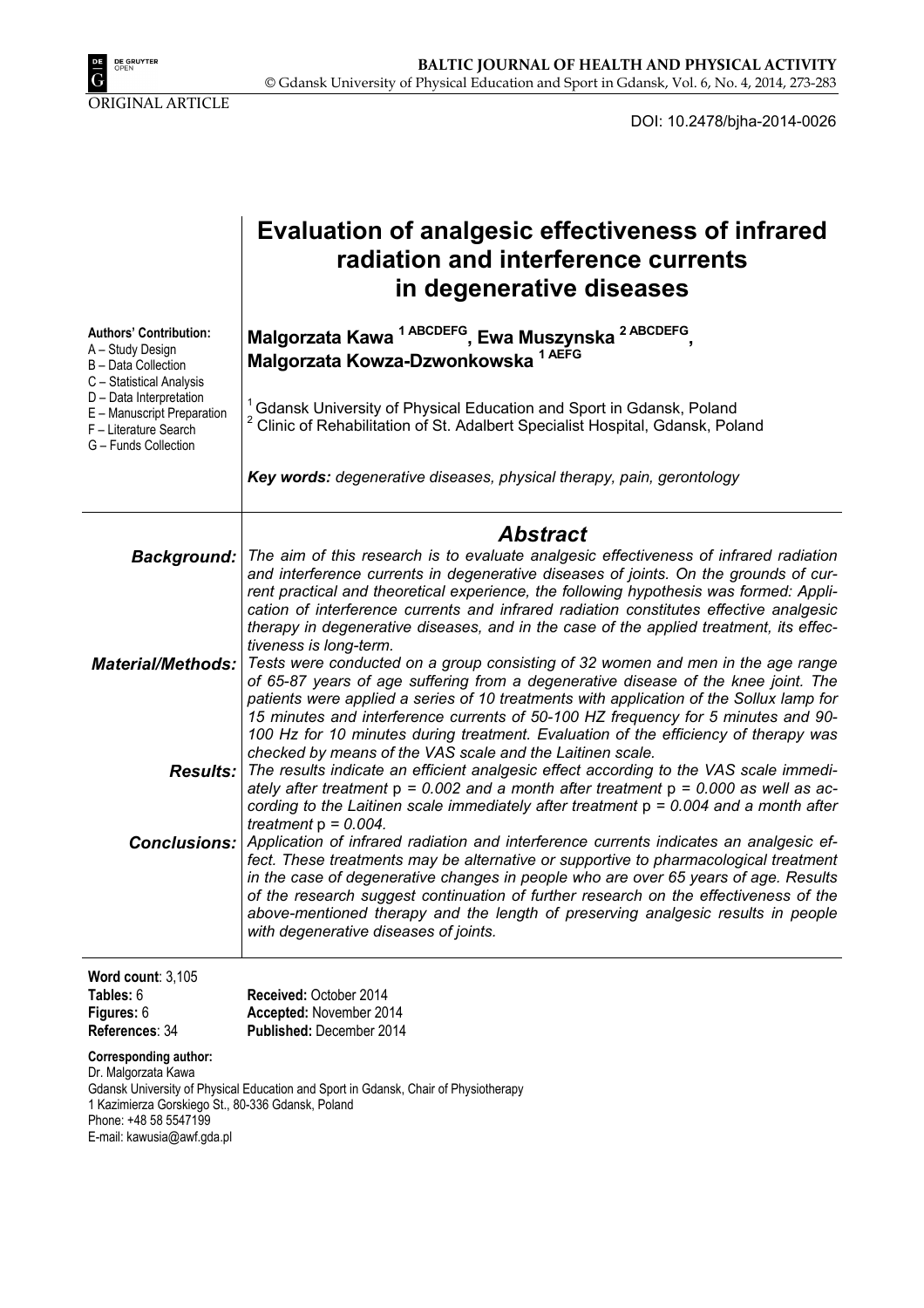## **Introduction**

Pain is associated with consciousness and is a synonym of suffering; connected with motor organs, it is often caused by degenerative disease of joints [1], [2]. Progressive degenerations, at first of a cartilage and then of the following subcondral layers and finally of the bone tissue itself may be a symptom of ageing of an organism and wearing of the osteoarticular system [3], [4]. If pain and dysfunction assist, they are called lesions [5]. Pain and dysfunction are among the most important symptoms in a degenerative disease [6] and the main reason for the patient to make an appointment with the doctor; moreover, along with proceeding disability, it leads to a considerable decrease in the quality of life [7], [8]. Medical research of pain frequency confirms its intensity being connected with the patient's age. The frequency of occurrence of chronic pain increases alongside with ageing of the organism. It concerns 80% of 65-year-old people and almost 100% people who are over 80 years of age. Despite progress in medicine, as many as 40% of sick people who suffer from pain claim dissatisfaction with therapy [9],[10].

Physical therapy offers a wide range of treatment which may be applied in the case of various forms of pain [11], [12]. The applied treatment and methods depend on the reason for pain occurrence, time of its duration and intensity [13]. Treatments with interference current, that is current of medium frequency (3000-5100 Hz) are chosen as effective analgesic therapies [14], [15], [16].

The aim of this research is to evaluate analgesic effectiveness of infrared radiation and interference currents in degenerative diseases of joints. On the grounds of current practical and theoretical experience, the following hypothesis was formed: Application of interference currents and infrared radiation constitutes effective analgesic therapy in degenerative diseases [17], [18], and in the case of the applied treatment, its effectiveness is long-term.

## **Material and methods**

Research was conducted on a group of 32 women and men in the age bracket of 65-67 years of age. Among them 22% had higher education, 44% had secondary education, 19% had vocational education and 16% elementary one. 34% of subjects showed physical activity and 60% were beneficiaries of the pension scheme. The subjects were administered a series of 10 treatments with application of a Sollux lamp with a red filter during a period of 15 minutes and interference current of frequency of 50-100 HZ for 5 minutes and 90-100Hz for 10 min in treatment of degenerative disease of the knee joint. Patients who underwent treatments were qualified by a rehabilitation doctor in the Clinic of Rehabilitation of the St. Adalbert Specialist Hospital. Examinations were conducted before therapy, after two-week therapy and four weeks after the completed therapy.

Measurements were taken by means of the VAS (Visual Analogue Scale) scale [19], [20] of a modified assessment questionnaire of pain intensity according to Laitinen [21] and closed questions questionnaire of own construction. The visual–analogue VAS scale is a method according to which the subjective intensity of suffered pain is determined. The VAS scale is made by line, usually of 10 cm long, at which the opposite ends and particular segments are marked. The line may be vertical or parallel. The patient has to mark a point at this line which corresponds to the intensity of felt pain at a given moment. Values "0" on the scale are assigned to a total lack of pain and "10" is the strongest possible pain. Owing to the VAS method, we may compare the intensity of pain in a patient mainly before and after application of the treatment.

Another tool used in research was a modified questionnaire of pain intensity according to Laitinen. This scale, besides measuring pain intensity simultaneously allows assessing other factors assisting pain, namely:

- taking pain killers,
- intensity of pain occurrence,
- limiting motor activity.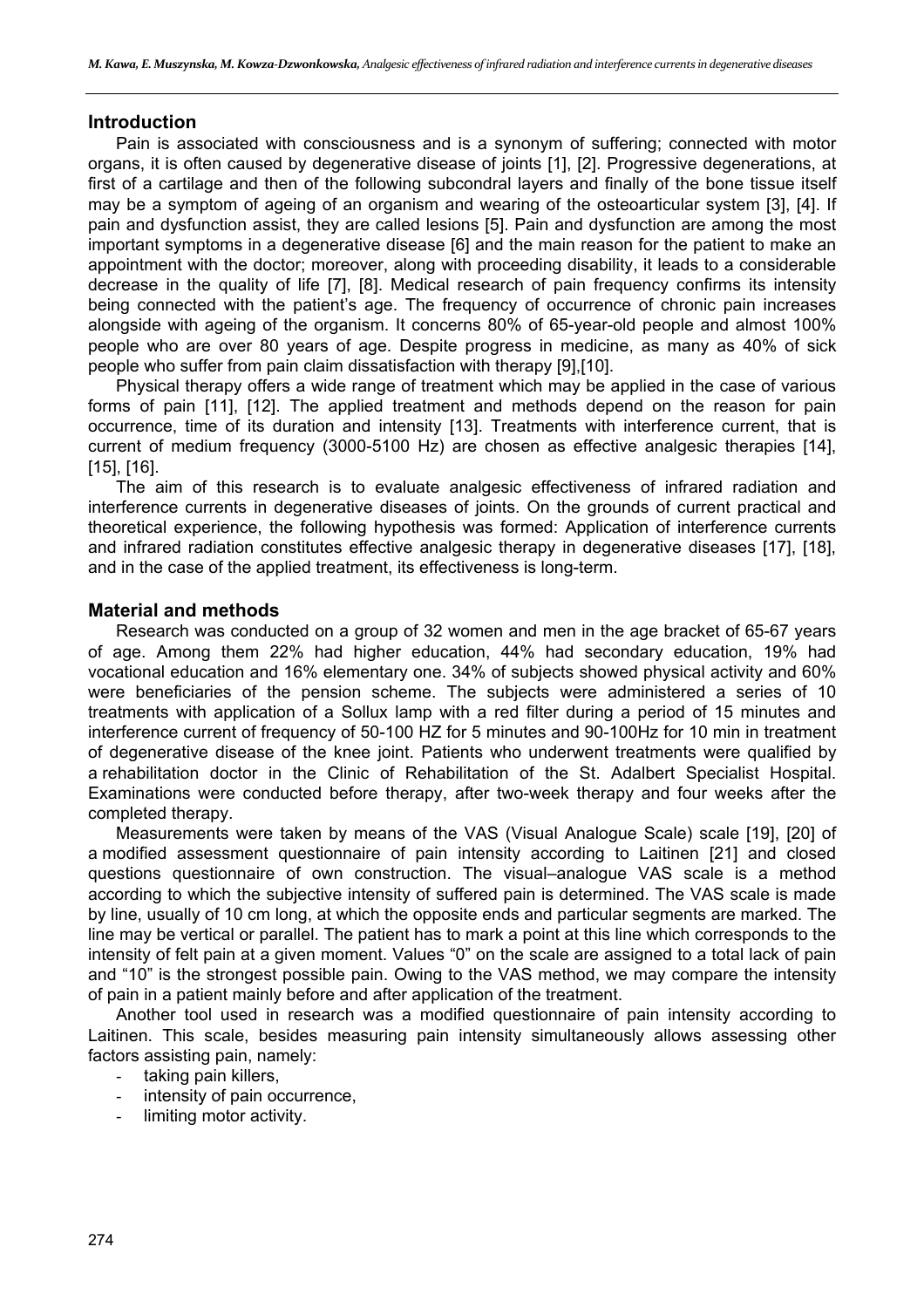The patient assesses each of the examined factors on a 5-degree scale in the range from 0 to 4, where:

- 0 means: without pain, does not occur, no help
- 1 means: mild, periodical, does not occur, without medicine, no help
- 2 means: strong, frequent, big doses, demanding partial help
- 3 means: very strong, very frequent, permanent, big doses, demanding partial help,
- 4 means: not sustainable, continuous pain, permanently very big doses, demanding full help.

Information concerning treatment of the interviewed people was subjected to statistical analysis. The calculations were made with software for statistical data analysis STATISTICA – basic statistics, tables and ANOVA tests.

Qualitative variables were presented by means of the number of observations. Quantitative variables were presented by means of descriptive characteristics (mean and standard deviation). Results at *p* < 0.05 were accepted as statistically significant.

## **Results**

Table 1. Statistics of mean and standard deviation of particular components of pain ailments before treatment and after its completion in the examined patients

| Variable                                                     | Before treatment  | After treatment   |  |
|--------------------------------------------------------------|-------------------|-------------------|--|
|                                                              | $x \pm s$         | $x \pm s$         |  |
| Pain ailments according to the VAS scale                     | $6.594 \pm 1.316$ | $3.281 \pm 1.971$ |  |
| Intensity of pain according to the Laitinen scale            | $2.531 + 0.761$   | $1.125 + 0.751$   |  |
| Frequency of pain occurrence according to the Laitinen scale | $2.593 \pm 1.043$ | $1.156 \pm 0.883$ |  |
| Application of painkillers according to the Laitinen scale   | $1.812 \pm 1.060$ | $0.531 + 0.671$   |  |

## **Variable: intensity of pain according to the VAS scale**

Figure 1 illustrates mean values of pain ailments before and directly after a series of 10 treatments, measured according to the VAS scale in 32 patients.



Fig. 1. Mean values of pain ailments of the subjects before and directly after treatment according to the VAS scale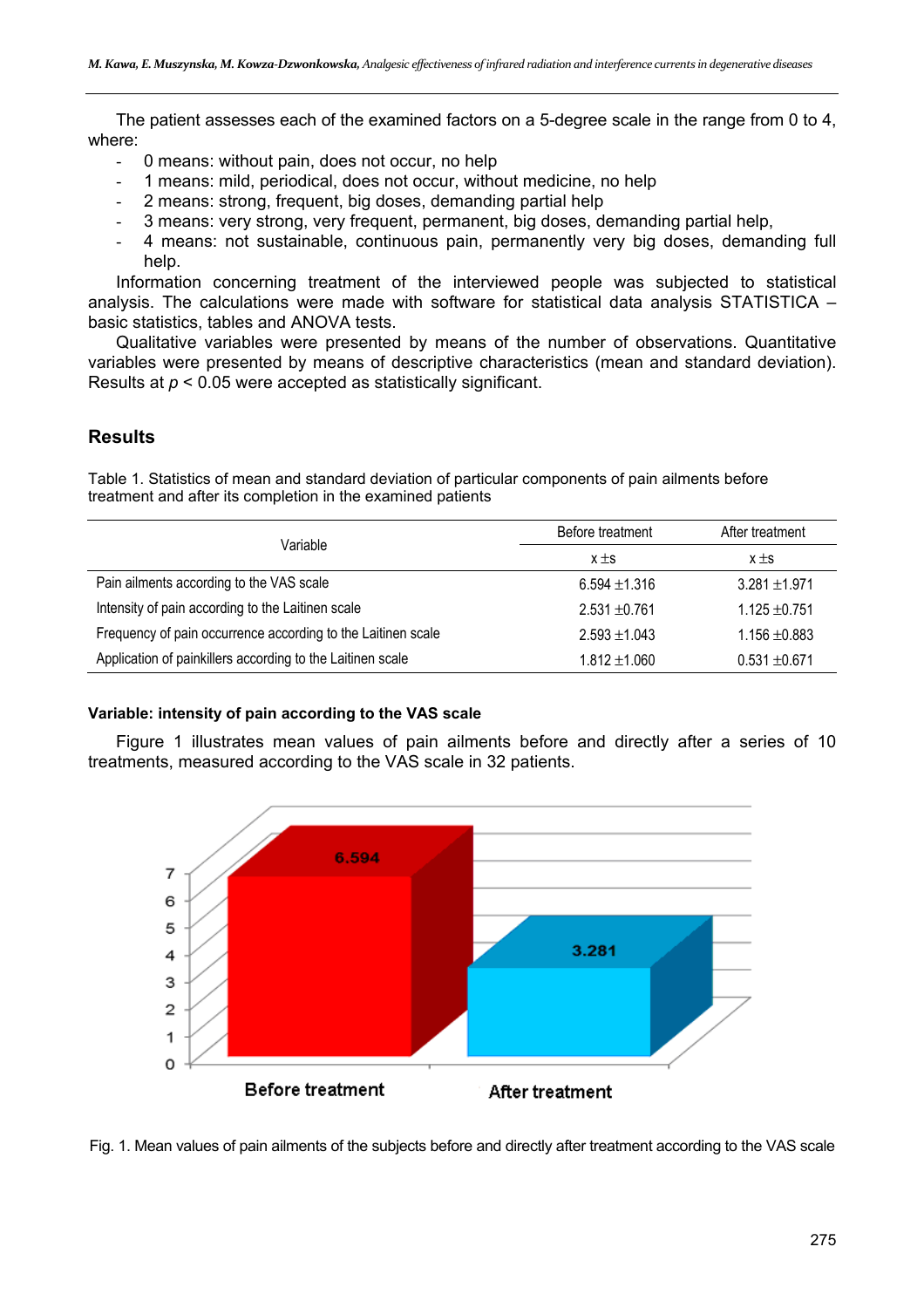Before treatment, the mean value of pain ailments equalled  $x = 6.594$  at standard deviation of  $\pm$ 1.316; directly after treatment the values equalled respectively 3.281  $\pm$ 1.971. The presented results confirm that pain ailments, directly after treatment, in all subjects essentially decreased. The observed changes of mean values are statistically significant at the level of *p* < 0.0014 before treatment and *p* < 0.0018 after treatment.

Table 2. Analysis of variance for measurements – variable: pain ailments according to the VAS scale

| Variable                       | SS     | df | ΜS     |       | D      |
|--------------------------------|--------|----|--------|-------|--------|
| Pain ailments before treatment | 26.052 |    | 3.721  | 3.228 | 0.0014 |
| Pain ailments after treatment  | 60.540 |    | 12.108 | 5.253 | 0.0018 |

*Explanations: SS – Sum of Squares, df – degrees of freedom, MS – mean squares, F – value of testing function, p – value of probability*

#### **Variable: intensity of pain before and after treatment according to the Laitinen scale**

Figure 2 presents an assessment of pain intensity by subjects according to the Laitinen scale before and directly after a series of 10 treatments. The examined group was submitted to tests depending, among others, on determining the intensity of pain before and after treatment according to the following scale:  $0 -$  without pain,  $1 -$  mild,  $2 -$  strong,  $3 -$  very strong,  $4$ unbearable.



Fig. 2. Mean values of pain ailments in subjects according to the Laitinen scale

Before treatment the mean value of pain intensity equalled 2.531  $\pm$ 0.761, and after treatment 1.125  $\pm$ 0.751. Analysis of variance indicates that mean values of pain intensity measured according to the Laitinen scale after treatment distinctly decreased. No case of an increase in pain intensity was noted. The conducted examinations gave a statistically significant result at the level of *p* < 0.005 before treatment and *p* < 0.004 after 10 treatments.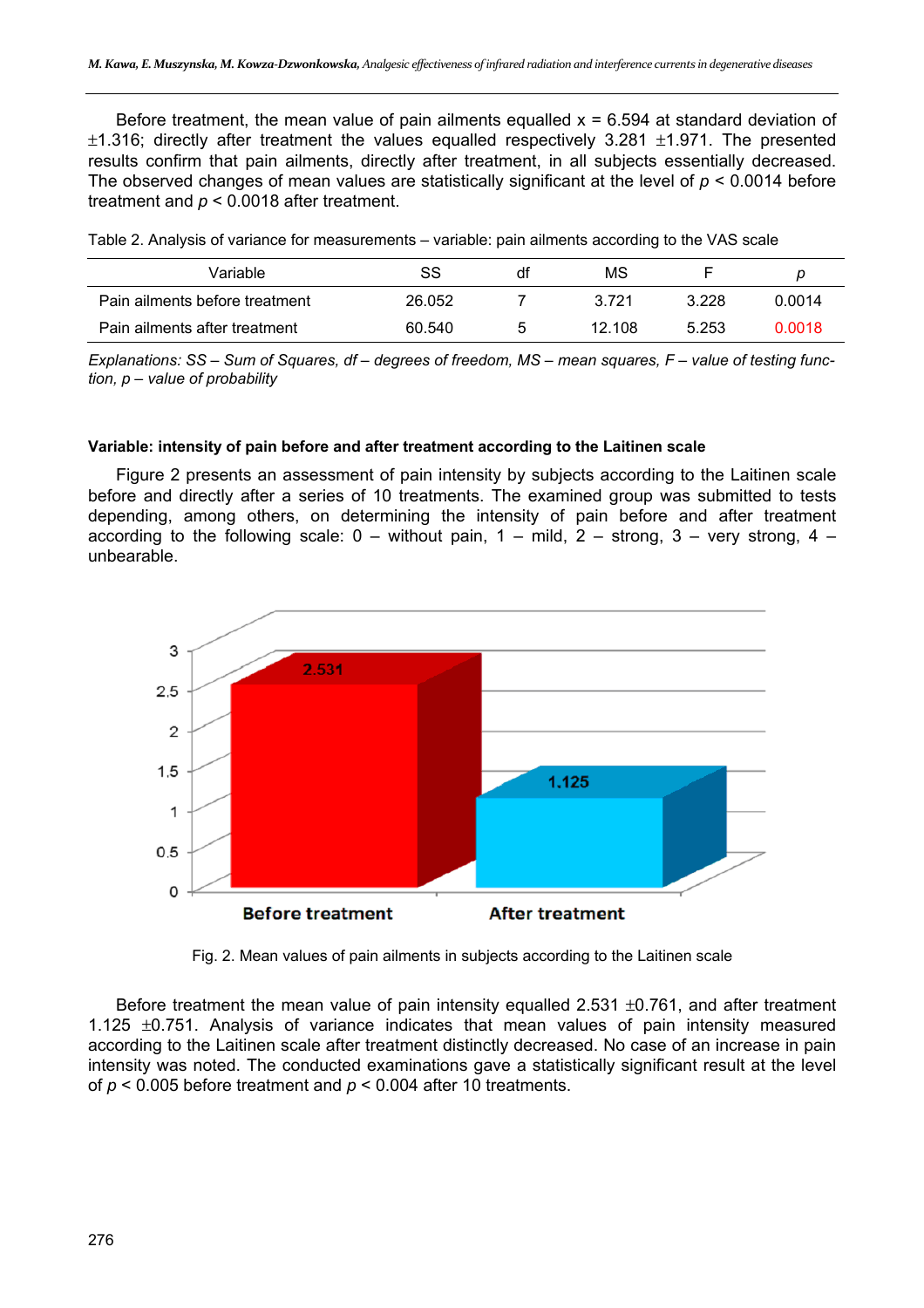| Variable                           | SS    | dt | MS    |       |       |
|------------------------------------|-------|----|-------|-------|-------|
| Intensity of pain before treatment | 6.517 |    | 2.172 | 5.312 | 0.005 |
| Intensity of pain after treatment  | 5.888 |    | !.962 | 4.733 | 0.004 |

Table 3. Analysis of variance for measurements – variable: intensity of pain according to the Laitinen scale

## **Variable: Frequency of pain occurrence according to the Laitinen scale**

In Figure 3 mean values of the frequency of pain occurrence according to the Laitinen scale are presented. The patients who were examined before treatment and directly after a series of 10 treatments determined the frequency of pain occurrence on a scale 0-4.



Fig. 3. Mean values of the frequency of pain occurrence in subjects according to the Laitinen scale

The mean value of the frequency of pain occurrence before treatment was  $2.593 \pm 1.043$  and 1.156  $\pm$ 0.883 after treatment. The presented results of research testify an improvement after treatments in all subjects. The frequency of pain occurrence according to the Laitinen scale gives a statistically significant result (*p* < 0.000).

Table 4. Analysis of variance for measurements - variable: frequency of pain occurrence according to the Laitinen scale

| Variable                                      | SS     | df | ΜS    |        |       |
|-----------------------------------------------|--------|----|-------|--------|-------|
| Frequency of pain occurrence before treatment | 20.504 |    | 6.835 | 14.482 | 0.000 |
| Frequency of pain occurrence after treatment  | 14.486 |    | 4.929 | 13.893 | 0.000 |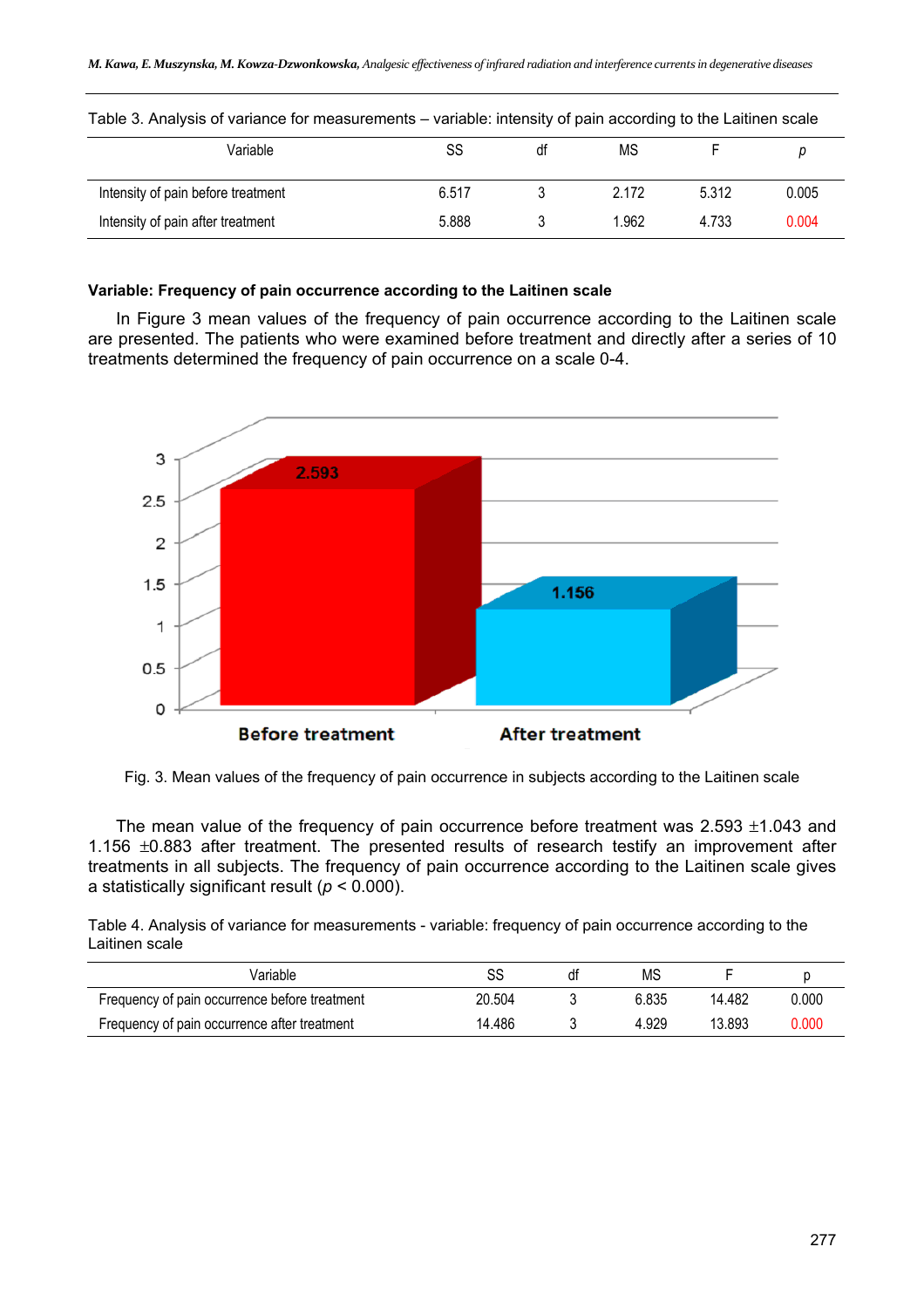#### **A comparison of results of pain assessment conducted directly after treatment and a month after its completion**

Table 5. Statistics of the mean and standard deviation of particular components of pain ailments in subjects directly after treatment and a month after its completion

| Variable                                                     | Directly after<br>treatment | A month after<br>treatment |  |
|--------------------------------------------------------------|-----------------------------|----------------------------|--|
|                                                              | $x \pm s$                   | $x \pm s$                  |  |
| Pain ailments according to the VAS scale                     | $3.281 \pm 1.971$           | $2.750 + 2.300$            |  |
| Intensity of pain according to the Laitinen scale            | $1.125 + 0.751$             | $1.000 + 0.842$            |  |
| Frequency of pain occurrence according to the Laitinen scale | $1.156 \pm 0.884$           | $1.093 \pm 1.027$          |  |

Figure 4 presents a comparison of mean values of pain ailments directly after treatment and a month after its completion. It may be concluded from the graph that the mean value of pain ailments was  $3.281 \pm 1.971$ ; however, after a month it decreased to  $2.750 \pm 2.300$ .

By analysing the information, it may be stated that the applied method of treatment gave a positive result in the form of a decrease in pain ailments among the patients.



Fig. 4. Comparison of mean values of pain ailments directly after treatment and a month after completion according to the VAS scale

Figure 5 presents a comparison of mean values of pain ailments directly after treatment and a month after its completion according to the Laitinen scale. It follows from analysis of the results that mean values of pain intensity measured directly after treatment  $-1.125 \pm 0.751$  decreased after a month to the value of  $1.000 \pm 0.842$ . Moreover, no case of an increase of pain intensity was noted after a month of treatment. The applied method of treatment brought a positive effect in all subjects.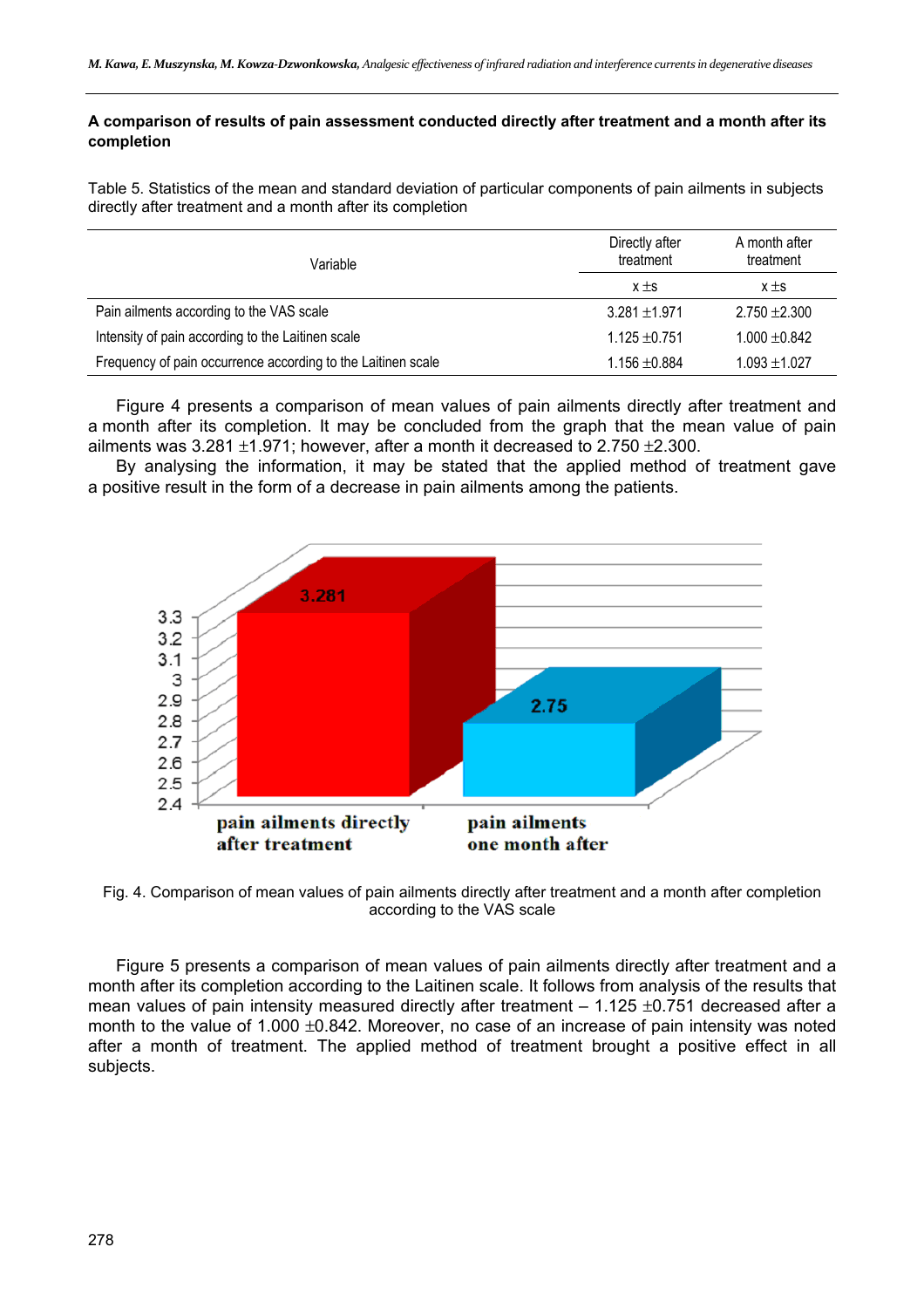

Fig. 5. Comparison of mean values of pain intensity directly after treatment and a month after its completion according to the Laitinen scale

Figure 6 illustrates a comparison of mean values of the frequency of pain occurrence directly after treatment and a month after its completion on the Laitinen scale. After direct treatment, the mean value of pain frequency in the group of subjects was  $1.156 \pm 0.884$ ; however, a month after finishing treatment this value decreased to  $1.093 \pm 1.027$ .



Fig. 6. Comparison of mean values of the frequency of pain occurrence directly after treatment and a month after its completion according to the Laitinen scale

It results from analysis of the information that the values of the frequency of pain occurrence a month after treatment decreased or were limited to a significant degree. The cases of an increase in the frequency of pain a month after treatment were not noted.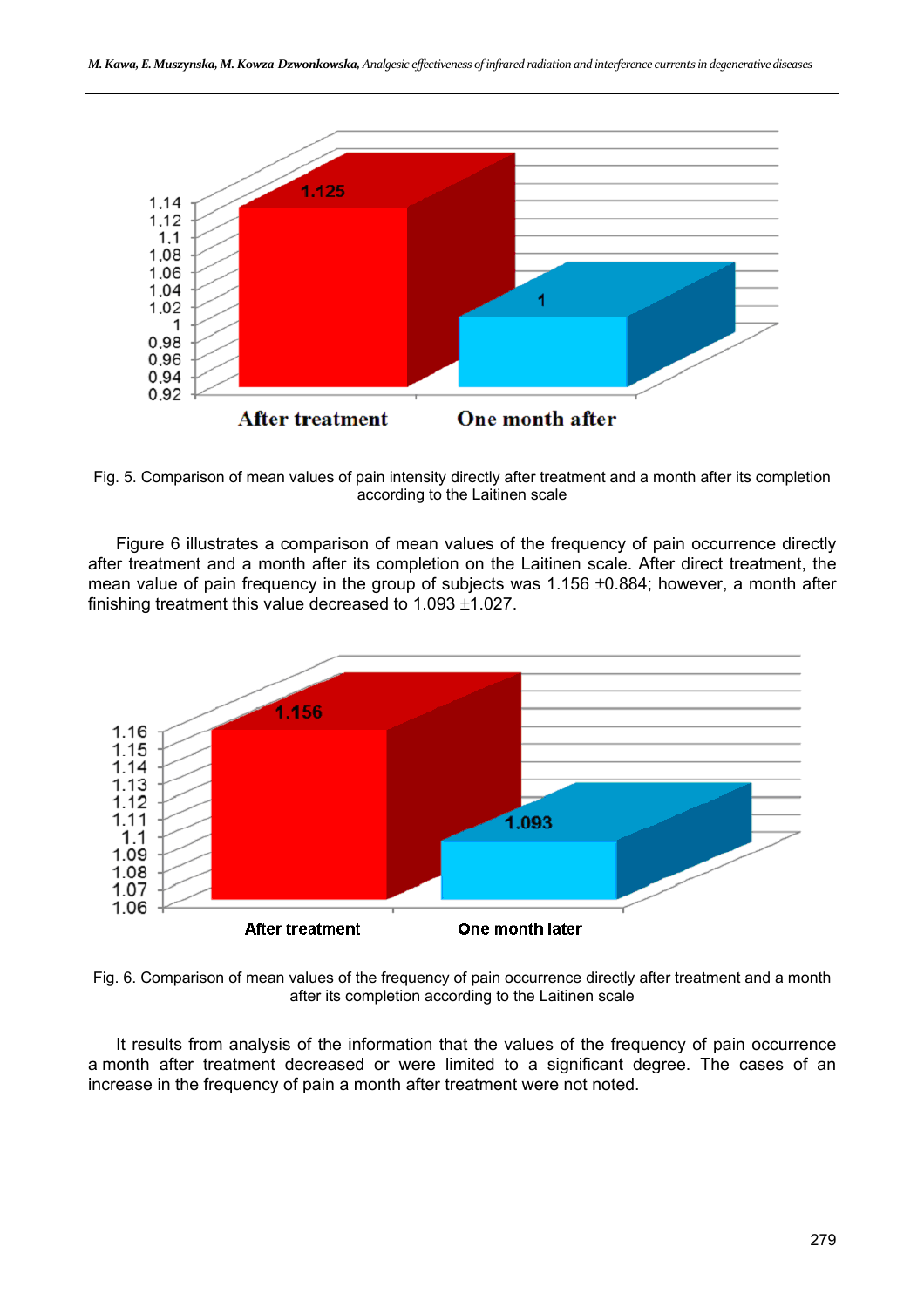Table 6. Mean values of the assessment of pain intensity before and after treatments conducted directly after treatment and a month after its completion. In the last column values of testing functions (F) and testing probability (*p*) for planned comparison are given

| No.            | Variable                                                                                 | Mean  | N  | Planned comparison      |
|----------------|------------------------------------------------------------------------------------------|-------|----|-------------------------|
|                | Pain ailments directly after treatment according to the VAS scale                        | 3.281 | 32 | $F = 5.253$<br>p=0.002  |
|                | Pain ailments a month after treatment according to the VAS scale                         | 2.750 |    | $F = 8.414$<br>p=0.000  |
| $\overline{2}$ | Intensity of pain directly after treatment according to the Laitinen scale               | 1.125 |    | $F = 4.733$<br>p=0.004  |
|                | Intensity of pain a month after treatment according to the Laitinen scale                | 1.000 | 32 | $F = 2.783$<br>p=0.004  |
| 3              | Frequency of pain occurrence directly after treatment according to the<br>Laitinen scale | 1.156 |    | $F = 13.893$<br>p=0.000 |
|                | Frequency of pain occurrence a month after treatment according to the<br>Laitinen scale  | 1.093 | 32 | $F = 3.637$<br>p=0.001  |

## **Discussion**

The reason for many civilisation diseases is various structural anomalies in motor organs. This is most often connected with improper lifestyle, obesity as well as lack of movement; all of the above are the main causes of degenerative changes. Degenerative disease is characteristic of ageing society. Currently, it is a worldwide social and medical problem. Pain occurring in this ailment and, even worse, decreased joint mobility lead to disability which decreases the quality of a patient's life [22].

It is estimated that in Europe, degenerative joint disease occurs in about 4% of people at the age of 18-14 and in the eldest age group, it concerns 85% people. For people over 65 years of age it is the most frequently described change in a radiological assessment and in patients over 75, such a diagnosis is found in 80 % of patients.

According to the Central Statistical Office, elderly persons' participation in the total number of people by 2030 will have reached a level of about 24%, that is almost every fourth Pole will be at least 65 years old. The problem of prophylaxis, therapy and long-term rehabilitation in degenerative disease will be a serious challenge in the near future.

Physical medicine, developing for many years, may offer an effective method in pain management. The goal is served by a wide spectrum of physiotherapeutic treatments and, in particular, their skilful combination, e.g. application of infrared radiation with a use of a Sollux lamp and interference current [23], [24].

According to Kar (1989), red colour light has been widely applied in speeding the process of recovery already since ancient times [25]. Val Robertson, Alex Ward, John Low, Ann Reed state that infrared as a stimulus causes such therapeutic effects as a decrease in pain ailments, a decrease in pathological muscle tension and an acceleration of regenerative processes [26]. An opinion about the confirmed effectiveness of the mentioned above therapeutic effects is widely applied and widely known. Hence, little research was conducted, even though the results of this research confirm the effectiveness of infrared in treating pain [27].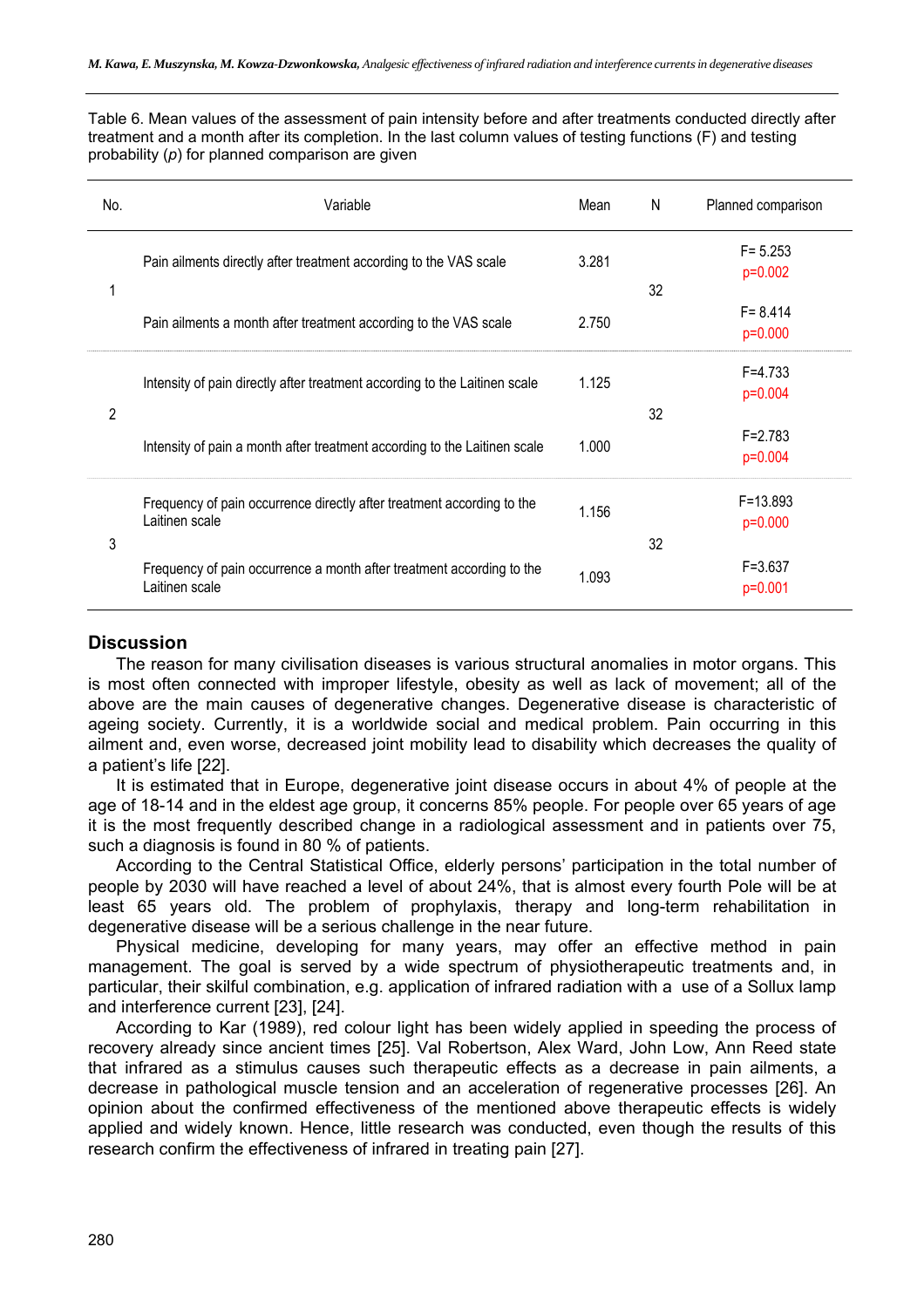Masuda et al. (2005) conducted research on application of infrared radiation in patients with chronic pain. 46 people were examined; the pain level, taking medicine, concentration disturbances and disturbances of sleep were assessed on the VAS scale. The subjects were randomly divided into two groups. In the first group, an improvement of all parameters was noticed in comparison to the control group. Other scientific research also confirms that a series of treatment with application of infrared influences a decrease in pain [28].

After therapy, the subjects limited taking painkillers as a long-term effect. In own research, lowering of the amount of taken painkilling medicine was also observed. In the research conducted by Ting-Kai Leung, forty-eight participants with chronic pain of neck were divided into two groups: a control group and an experimental group subjected to infrared treatment for a week. The results of this research indicated that the treatment with application of infrared decreases stiffness of muscles and pain, which was measured by the VAS scale [29]. These changes were confirmed by the present research.

The aim of research conducted by Oosterveld et al. (2009) was to assess the influence of infrared sauna on a clinical state of RA and AS patients. The patients were treated for a period of 4 weeks, with a series of eight treatments. In both groups, a statistically significant decrease in the pain level and feeling of stiffness took place [30].

Kuciel-Lewandowska, Paprocka-Borowicz, Jagucka et al. (2012) assessed the effectiveness of physiotherapeutic treatment in therapy of pain in the course of degenerative disease of the neck. An influence of electrotherapy, laser therapy and irradiation with a Sollux lamp with a blue filter, applied separately and combined in therapeutic sets, was subjected to evaluation. 57 subjects were examined. After the therapy, a decrease in the pain level and an increase in functioning were stated. The results testify to anti-pain effectiveness of the above-mentioned treatments and indicate an increase in analgesic effect by means of a skilful combination of particular physical treatments [31].

Since recently, in scientific research attention has been drawn to analgesic effectiveness of interference currents, included into a group of stimulation current [11], [32], [31].

Johnson and Tabasam [33] conducted research whose goal was to assess an effectiveness of interference current in pain control in healthy people. This research confirmed the effectiveness of interference current in causing decreased sense of pain [22].

Analgesic effectiveness of physical treatment including interference current was researched by Szulkowska, Frączak, Szrajber, and Kujawa (2010). They conducted examinations on subjects with a chronic spinal pain complex of the lumbar-sacral section in the course of degenerative disease. The group consisted of 50 people; patients received 10 treatments with application of interference currents. The VAS scale was used for pain assessment. After application of the therapy, statistically significant results confirming the analgesic influence of interference currents were observed [32].

Boerner, Ratajczak et al. (2007) conducted research whose aim was to assess the effectiveness of interference currents and kinesiotherapy in patients with the knee joint pain. Patients (25 people) were subjected to treatments in 10 days. It was found that interference currents in combination with exercises directly after their application influence a decrease in the pain level and an increase in the range of motion [34]. Such effects were noted directly after finishing the treatment and after the following month. The above-mentioned authors indicate in their research analgesic effectiveness of the applied treatments, and at the same time they indicate an increase in the analgesic effect by a skilful combination of selected physical treatments.

Analysing our own research on the effectiveness of an analgesic effect in degenerative disease, achieved by application of infrared radiation and infrared currents, we should agree that these treatments indicate analgesic effect. They may form an alternative, or support for pharmacological treatment in case of degenerative changes in people over 65 years of age. They must be correctly administered and performed, not to pose any threat to the patient.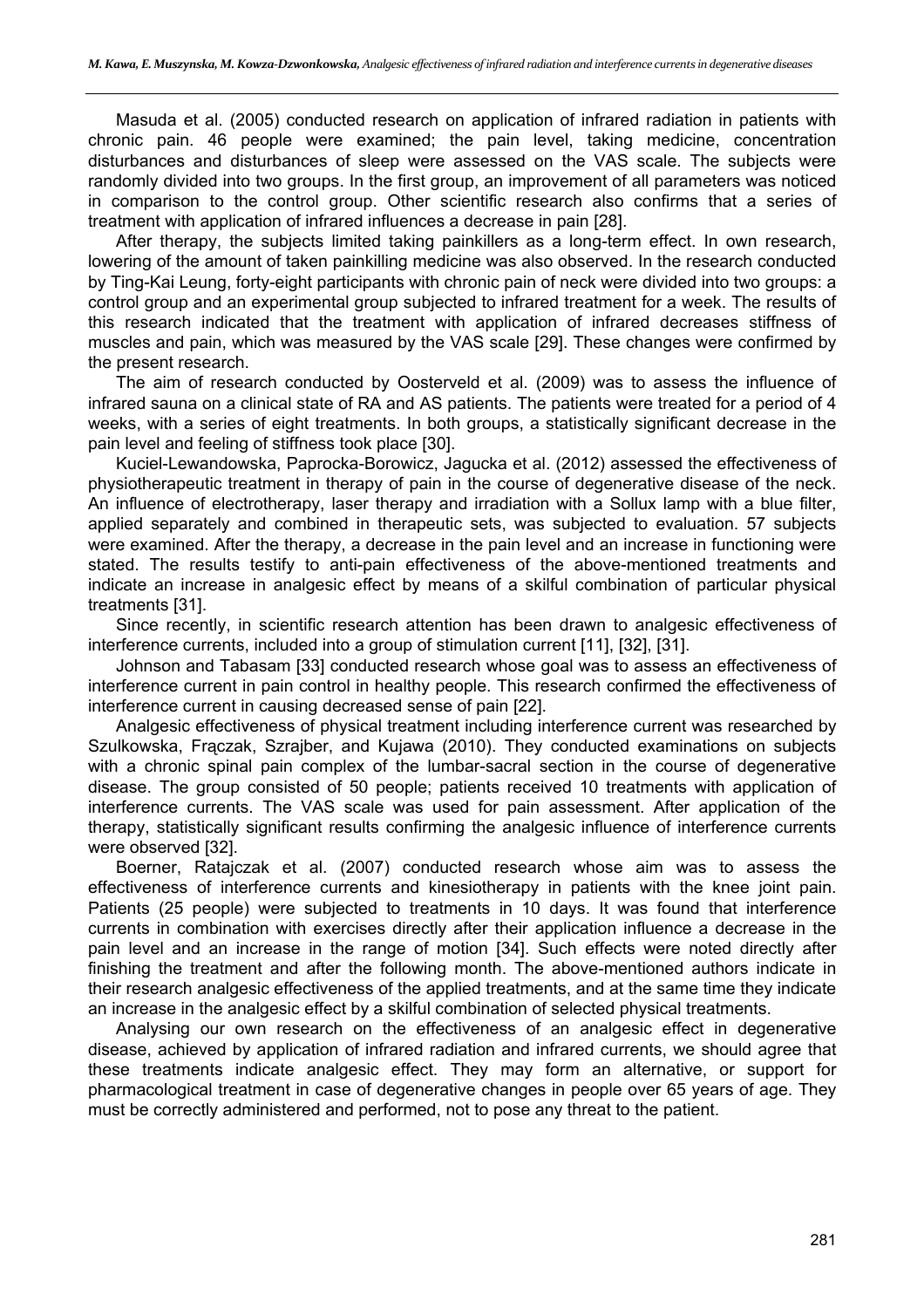## **Conclusion**

Application of therapy consisting of 10 treatments with application of Sollux lamps with a red filter for the period of 15 minutes and interference currents of frequency of 50-100 HZ during the period of 5 min and 90-100Hz during the period of 10 minutes in treatment of degenerative disease of the knee joint is effective in pain reduction, and the effects are long lasting. The complex treatment procedure presented in the paper may be safely applied in health care centres and a long-term analgesic therapy. It is suggested that similar research in the future should focus on the length of preserving analgesic results in people with degenerative diseases of joints. This could help in determining the period after which the analgesic therapy should be repeated.

## **References**

- 1. Silman AJ, Hochberg MC. Epidemiology of the rheumatic diseases. Oxford University Press; 2001.
- 2. Meirinhos T, Aguiar R, Ambrósio C, Barcelos A. A7. 6 Neuropathic pain in rheumatic diseases: a crosssectional study. Ann Rheum Dis. 2014;73(Suppl 1):A76-A76.
- 3. Foley SJ, Lord SR, Srikanth V, Cooley H, Jones G. Falls risk is associated with pain and dysfunction but not radiographic osteoarthritis in older adults: Tasmanian Older Adult Cohort study. Osteoarthritis Cartilage. 2006;14(6):533-539.
- 4. Chojnacki M, Kwapisz A, Synder M, Szemraj J. Osteoarthritis: etiology, risk factors, molecular mechanisms. (Progress of High Med Experimental Online) Postepy Hig Med Doswiadczalnej Online. 2013;68:640-652.
- 5. Cunningham l, Kelsey j. Epidemiology of musculoskeletal impairments and associated disability. Am J Public Health. 1984;74(6):574-579.
- 6. Hill CL, Parsons J, Taylor A, Leach G. Health related quality of life in a population sample with arthritis. J Rheumatol. 1999 Sep;26(9):2029-2035.
- 7. Salaffi F, Carotti M, Stancati A, Grassi W. Health-related quality of life in older adults with symptomatic hip and knee osteoarthritis: a comparison with matched healthy controls. Aging Clin Exp Res. 2005 Aug 1;17(4):255-263.
- 8. Wysocka-Skurska I, Sierakowska M, Sierakowski S. Ocena jakosci zycia pacjentow z reumatoidalnym zapaleniem stawow w zaleznosci od stosowanej terapii farmakologicznej [Assesment of life quality of patients with rheumatoidal inflammation of joints depending on the applied pharmacolgical therapy]. Rheumatology) Reumatologia. 2012;50:16-23. Polish.
- 9. Swanson DW, Swenson WM, Maruta T, Floreen AC. The dissatisfied patient with chronic pain. Pain. 1977 Oct;4(0):367-378.
- 10. Hilgier M. Bol przewlekly problem medyczny i społeczny [Chronic pain medical and social problem]. Przew Lek. 2002;1(2):6-11. Polish.
- 11. Pyszora A, Kujawa J. Zastosowanie elektroterapii w leczeniu bolu [Application of electrotherapy in pain treatment]. Pol Med Paliatywna. 2003;2(3):167-173. Polish.
- 12. Michalska L, Straburzynska-Lupa A. Badanie skuteczności przeciwbolowego dzialania wybranych zabiegów fizykotera-peutycznych w leczeniu zespolow bolowych kregoslupa [Examination of analgesic effectiveness of selected physiotherapeutic treatments in therapy of pain complexes of spine]. Now Lek. 2000;69(9):780-789. Polish.
- 13. Widerström-Noga EG, Felipe-Cuervo E, Yezierski RP. Relationships among clinical characteristics of chronic pain after spinal cord injury. Arch Phys Med Rehabil. 2001;82(9):1191-1197.
- 14. Cheing GL, Hui-Chan CW. Analgesic effects of transcutaneous electrical nerve stimulation and interferential currents on heat pain in healthy subjects. J Rehabil Med. 2003;35(1):15-19.
- 15. Kucma K, Mika T. Prady interferencyjne w terapii przeciwbolowej rwy kulszowej i ramiennej [Interference currents in analgesic treatment of sciatica]. Balneol Pol. 1980;1981(4):131-135. Polish.
- 16. Liu Q, Yang M, Wu C. The effect of modulated medium frequency electrotherapy on pain and quality of life of knee osteoarthritis patients. Chin J Rehabil Med. 2013;5:013.
- 17. Kwasucki J, Szydulik A. Ocena przeciwbolowego działania pradow interferencyjnych w bolach korzeniowych [Assessment of analgesic effect of interference currents of disc hernia]. Neur Neurochir Pol. 1984;3:235-239. Polish.
- 18. Gale GD, Rothbart PJ, Li Y. Infrared therapy for chronic low back pain: a randomized, controlled trial. Pain Res Manag J Can Pain Soc. 2006;11(3):193.
- 19. Kamper SJ. Pain Intensity Ratings. J Physiother. 2002;58(1):61.
- 20. Lee S, Ko Y, Lee W. Changes in pain, dysfunction, and grip strength of patients with acute lateral epicondylitis caused by frequency of physical therapy: A randomized controlled trial. J Phys Ther Sci. 2014;26(7):1037.